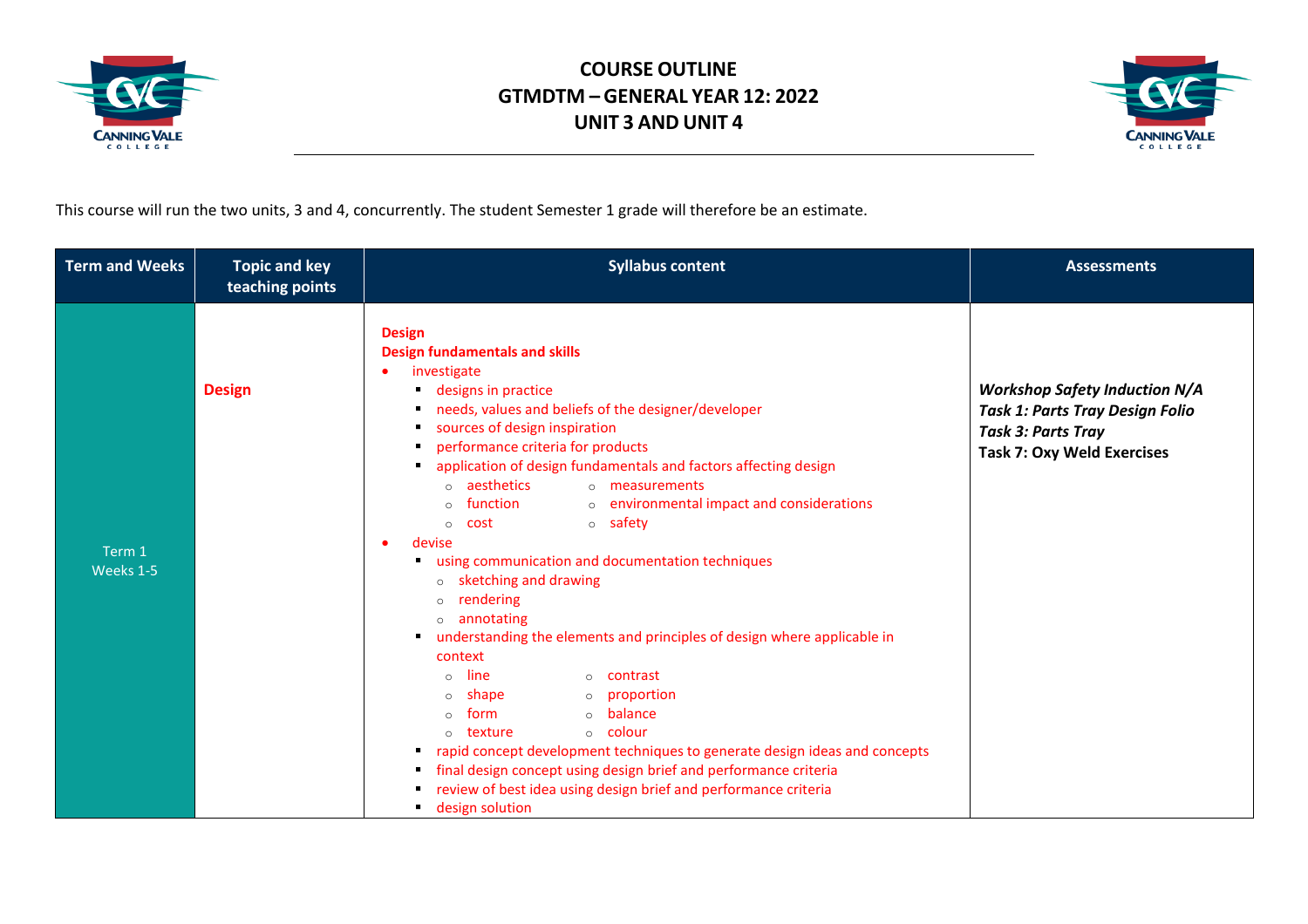



| develop best concept using annotated hand or computer generated graphics<br>$\circ$             |  |
|-------------------------------------------------------------------------------------------------|--|
| (front, back views and detailed sketches as necessary)                                          |  |
| 2D illustrations (working/technical drawings)<br>$\circ$                                        |  |
| 3D illustration (presentation drawings)                                                         |  |
| inspiration/concept/storyboard                                                                  |  |
| production plans                                                                                |  |
| materials list                                                                                  |  |
| costing for all materials components                                                            |  |
| time line for stages of production<br>$\circ$                                                   |  |
| evaluate                                                                                        |  |
| final product against design brief, initial design and performance criteria related             |  |
| to needs, values and beliefs of the end user                                                    |  |
| <b>Use of technology</b>                                                                        |  |
| <b>Skills and techniques</b>                                                                    |  |
| ICT, portfolio development and communication skills                                             |  |
| photography – ongoing record of progress and processes used and final product                   |  |
| documenting presentations and evaluations                                                       |  |
| context appropriate drawing and relevant technical information to produce the<br>$\bullet$      |  |
| final product to demonstrate:                                                                   |  |
| sketching rapid concept developments                                                            |  |
| 3D presentation drawings                                                                        |  |
| rendering techniques                                                                            |  |
| 2D working drawings or using templates                                                          |  |
| inspiration/concept or storyboard development and presentation                                  |  |
| design and making specification sheets                                                          |  |
| select appropriate materials and calculate the quantities of materials required to<br>$\bullet$ |  |
| complete the project                                                                            |  |
| with supervision, operate machinery and tools appropriate to context<br>$\bullet$               |  |
| <b>Safety</b>                                                                                   |  |
| correct use of personal protective equipment (PPE) where applicable                             |  |
| occupational safety and health (OSH) practices appropriate to tasks being                       |  |
| undertaken in workshops                                                                         |  |
|                                                                                                 |  |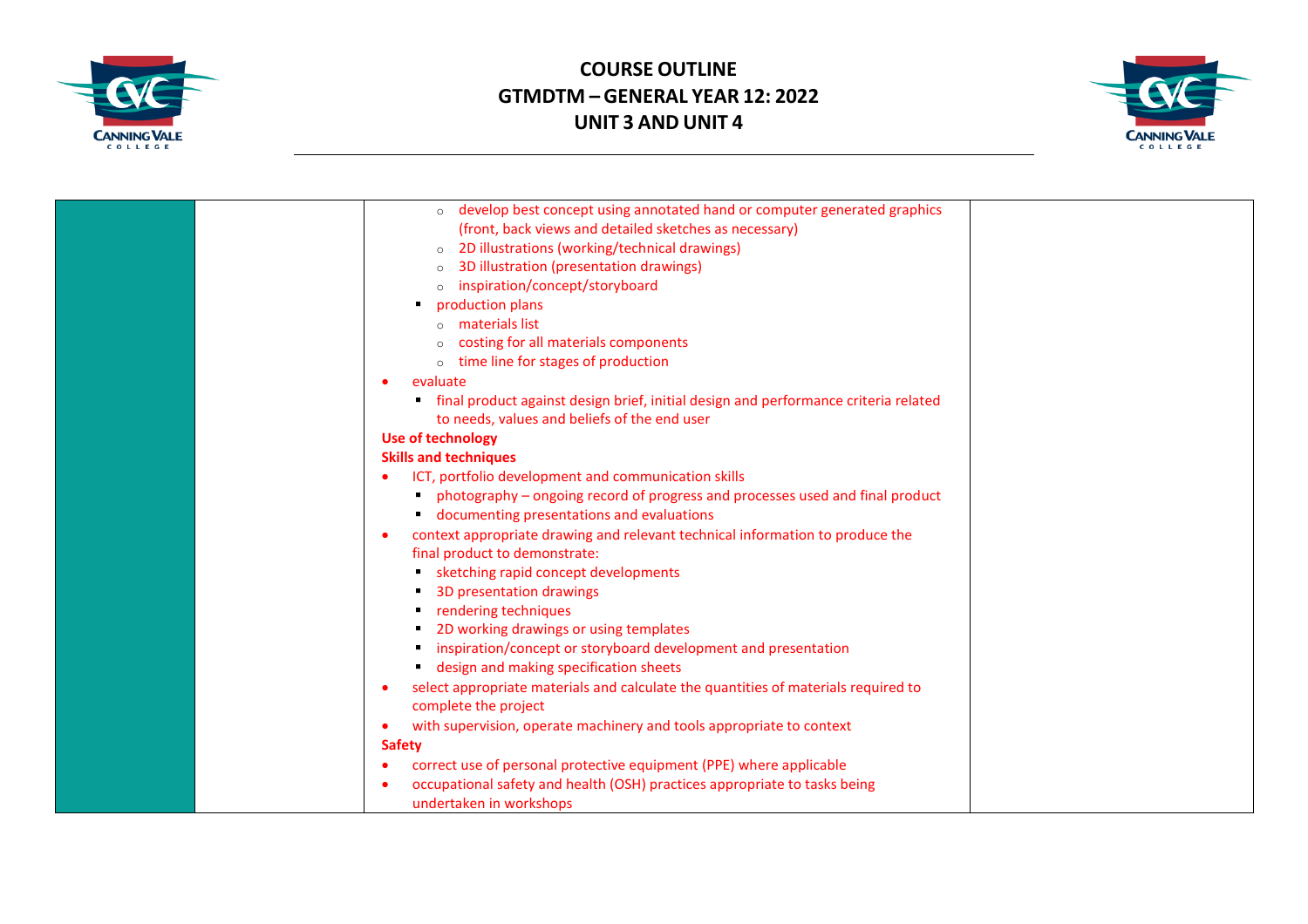



|                     |               | apply risk management strategies in the workshop/studio<br>$\bullet$<br>assess the condition of tools and machinery<br>$\bullet$<br><b>Production management</b><br>production planning<br>$\bullet$<br>maintain a production plan<br>maintain time management while using tools, equipment and machinery to<br>٠<br>complete production<br>o follow instructions from plans<br>o maintain safety requirements<br>record changes to materials lists or costing<br>٠<br>record regular journal/diary entries<br>ongoing evaluation techniques: diary, journal or portfolio notes and use of<br>$\bullet$ |                                                                                                                 |
|---------------------|---------------|---------------------------------------------------------------------------------------------------------------------------------------------------------------------------------------------------------------------------------------------------------------------------------------------------------------------------------------------------------------------------------------------------------------------------------------------------------------------------------------------------------------------------------------------------------------------------------------------------------|-----------------------------------------------------------------------------------------------------------------|
| Term 1<br>Weeks 6-8 | <b>Safety</b> | photography, to record ongoing progress/decision changes made to the project                                                                                                                                                                                                                                                                                                                                                                                                                                                                                                                            | Task 10: Semester 1<br><b>Response Booklet;</b><br><b>Ferrous, Non-Ferrous and Fixings</b><br><b>Work sheet</b> |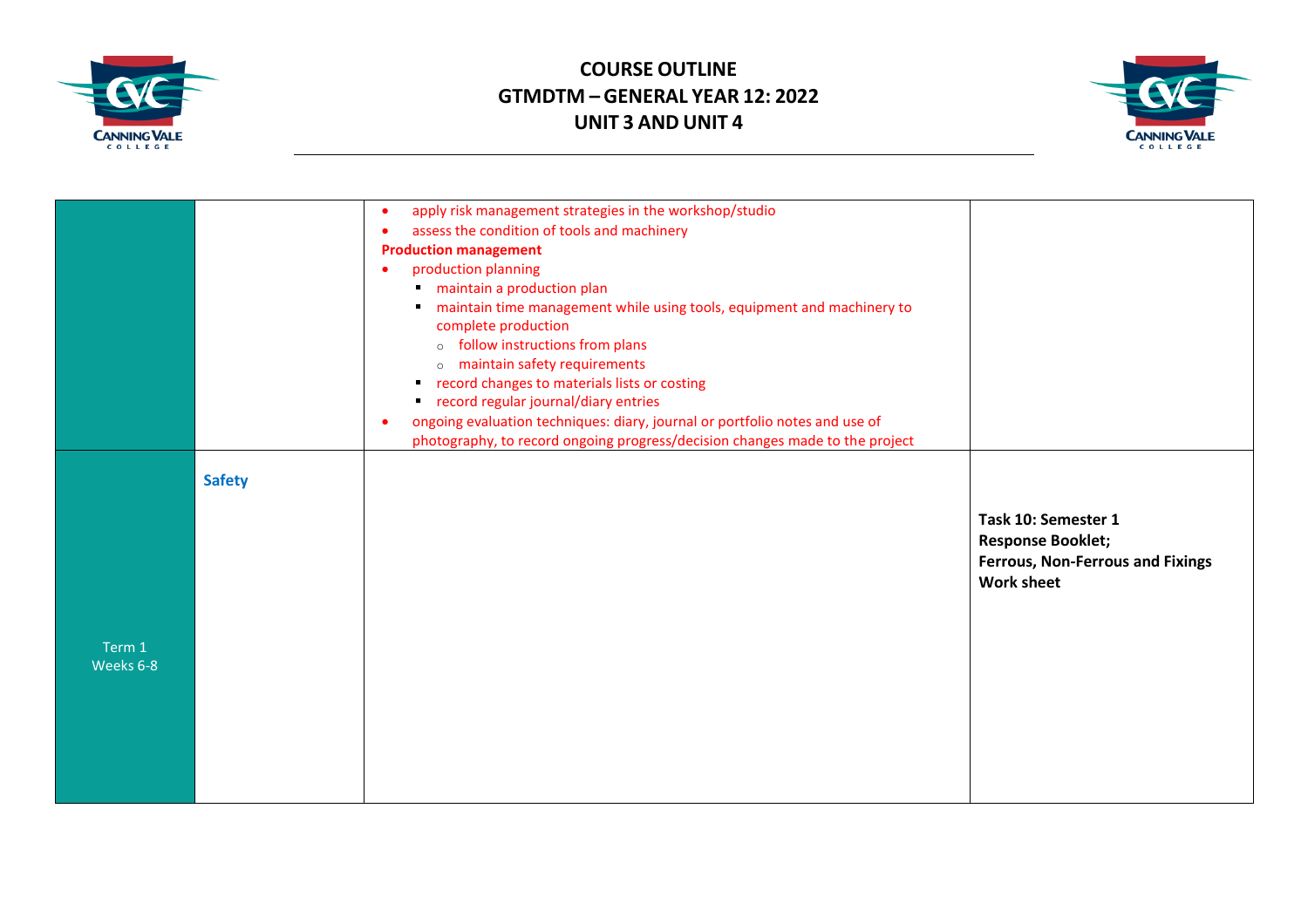



| Term 1<br>Weeks 9-10 | <b>Materials</b>         |                                                                                                                                                                                                                                                                                                                                                                                                                                                                                                                                                                                                                                                                                                                                                                                                                                                                                                                                            | <b>Task 2: Tool Box Folio</b><br><b>Task 4: Tool Box</b><br><b>Task 7: Oxy Weld Exercises</b><br><b>Task 10:</b><br><b>Response Booklet;</b><br><b>OSH Worksheet Work sheet</b> |
|----------------------|--------------------------|--------------------------------------------------------------------------------------------------------------------------------------------------------------------------------------------------------------------------------------------------------------------------------------------------------------------------------------------------------------------------------------------------------------------------------------------------------------------------------------------------------------------------------------------------------------------------------------------------------------------------------------------------------------------------------------------------------------------------------------------------------------------------------------------------------------------------------------------------------------------------------------------------------------------------------------------|---------------------------------------------------------------------------------------------------------------------------------------------------------------------------------|
| Term 2<br>Weeks 1-2  | <b>Use of technology</b> | <b>Use of technology</b><br><b>Skills and techniques</b><br>select and apply appropriate and accurate marking out tools and techniques for<br>$\bullet$<br>measuring and marking out in sheet metal, bar and tube projects, that include the<br>use of:<br>• centre punch<br>$\blacksquare$ rule<br>inside/outside callipers<br>" square<br>combination squares<br><b>scriber</b><br>select and safely apply technical skills using a range of tools and machinery, that<br>$\bullet$<br>could include:<br>hand tools for shaping<br>vice and clamps<br>• files and filing<br>hand tools for cutting<br>hacksaws and blades<br>electric hand drill<br>$\blacksquare$ metal lathe<br>drill press/pedestal drill<br><b>Materials in context</b><br>name and operate machines for folding and shaping metals<br>apply correct methods of gas and electric metal welding<br>metal preparation<br>$•$ set up<br>velding operations<br>■ testing | Task 10: Semester 1<br><b>Response Booklet;</b><br><b>Tools Checklist</b><br><b>Work sheet</b>                                                                                  |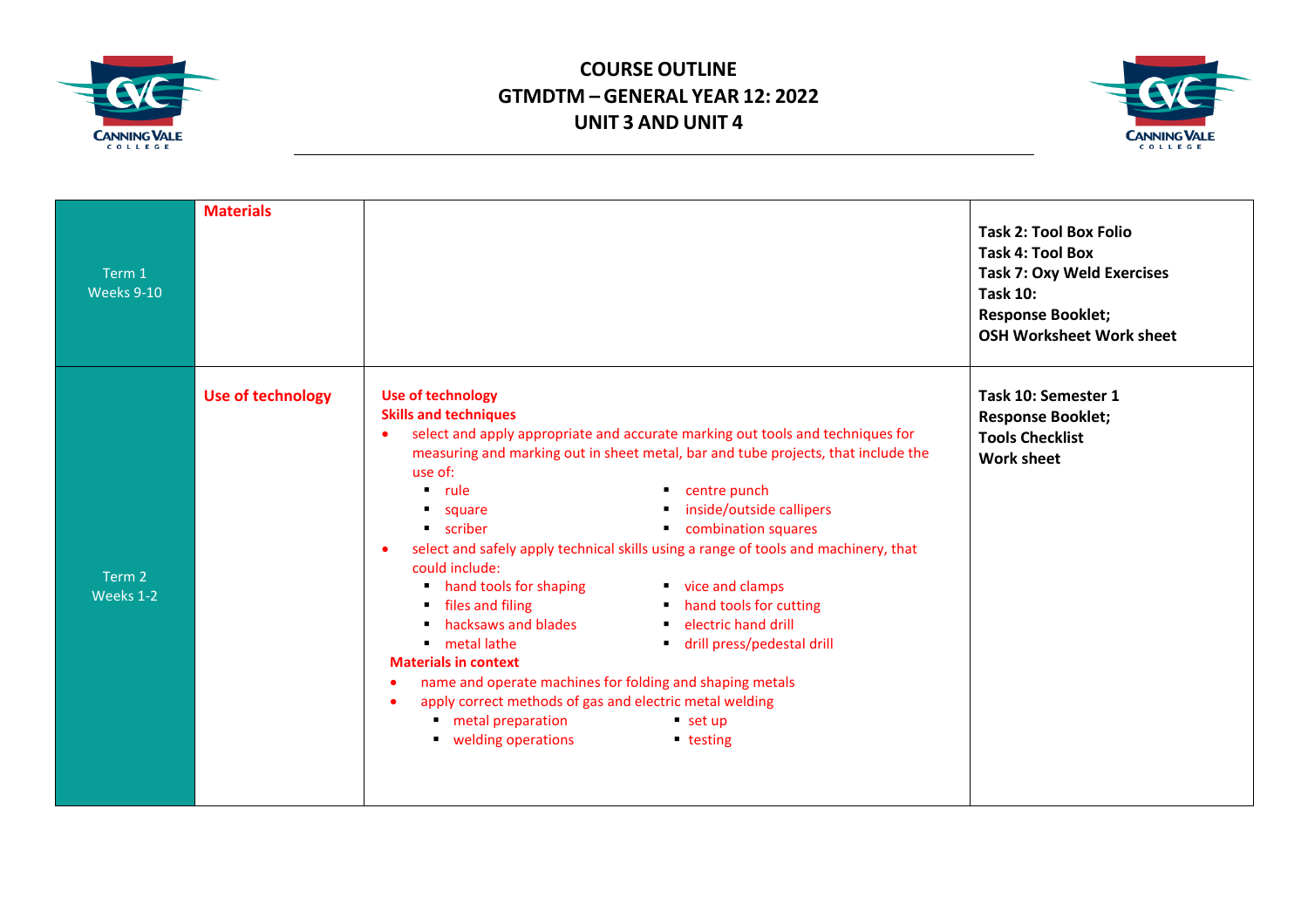



| Term 2<br>Weeks 3-4  | <b>Use of technology</b>        | <b>Use of technology</b><br><b>Skills and techniques</b><br>$\bullet$<br>select and apply appropriate and accurate marking out tools and techniques for<br>$\bullet$<br>measuring and marking out in sheet metal, bar and tube projects, that include<br>the use of:<br>$\blacksquare$ rule<br>centre punch<br>inside/outside callipers<br><b>Square</b><br>combination squares<br>• scriber<br>select and safely apply technical skills using a range of tools and machinery, that<br>$\bullet$<br>could include:<br>hand tools for shaping<br>vice and clamps<br>files and filing<br>hand tools for cutting<br>٠.<br>hacksaws and blades<br>electric hand drill<br>٠ | <b>Task 8: MIG Welding Exercises</b><br>Task 12: EST                                                                                               |
|----------------------|---------------------------------|------------------------------------------------------------------------------------------------------------------------------------------------------------------------------------------------------------------------------------------------------------------------------------------------------------------------------------------------------------------------------------------------------------------------------------------------------------------------------------------------------------------------------------------------------------------------------------------------------------------------------------------------------------------------|----------------------------------------------------------------------------------------------------------------------------------------------------|
| Term 2<br>Weeks 5-10 | <b>Production</b><br>management | <b>Production management</b><br>production planning<br>maintain a detailed production plan<br>maintain time management while using tools, equipment and machinery to<br>٠<br>complete production<br>o adhere to sequential instructions<br>o apply safety and risk management<br>• record changes to materials lists or costing                                                                                                                                                                                                                                                                                                                                        | <b>Task 2: Tool Box Folio</b><br><b>Task 4: Tool Box</b><br><b>Task 8: MIG Welding Exercises</b><br>Task 11: Semester 2<br><b>Response Booklet</b> |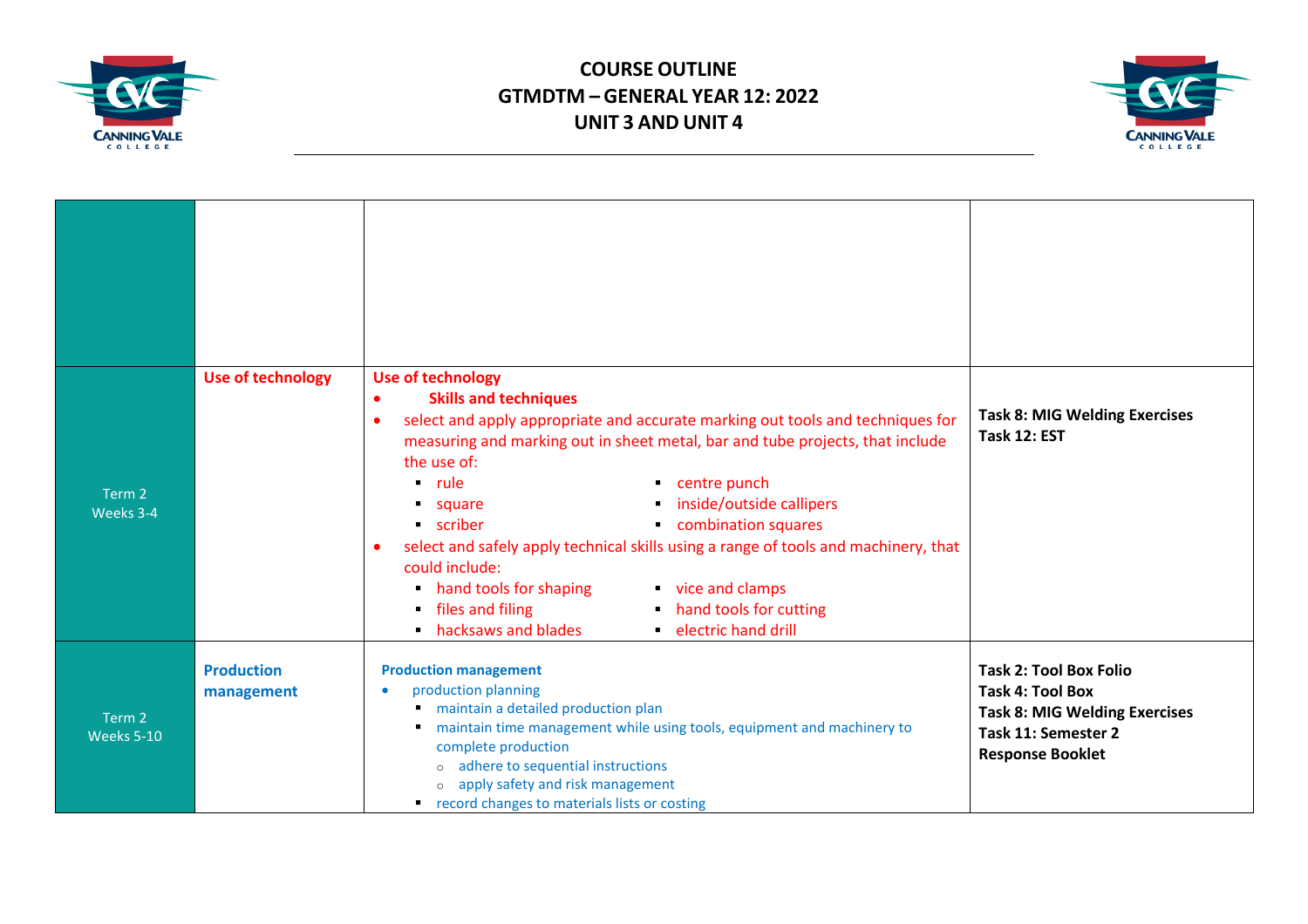



| record regular journal/diary entries                                        |  |
|-----------------------------------------------------------------------------|--|
| ongoing evaluation techniques: diary, journal or portfolio notes and use of |  |
| photography to record ongoing progress/decision changes made to the project |  |
| <b>Use of technology</b>                                                    |  |
| <b>Skills and techniques</b>                                                |  |
| operate machinery and tools appropriate to context<br>$\bullet$             |  |
| identify, remove and report blunt, dull or damaged tools and machinery      |  |
| appropriate to context                                                      |  |
| <b>Design</b>                                                               |  |
| <b>Design fundamentals and skills</b>                                       |  |
| investigate                                                                 |  |
| needs, values and beliefs of the designer/developer                         |  |
| needs, values and beliefs of the client/target audience/market              |  |
| performance criteria related to needs, values and beliefs of the end user   |  |
| application of design fundamentals and factors affecting design             |  |
| o aesthetics<br>o critical measurements                                     |  |
| function<br>o environmental impact and considerations                       |  |
| <b>o</b> safety<br>o <b>cost</b>                                            |  |
|                                                                             |  |
| devise                                                                      |  |
| communication and documentation techniques                                  |  |
| o sketching and drawing                                                     |  |
| rendering                                                                   |  |
| annotating                                                                  |  |
| sampling                                                                    |  |
| o modelling                                                                 |  |
| applying of elements and principles of design where applicable in context   |  |
| rapid concept development techniques, images and annotation                 |  |
| design development                                                          |  |
| review and justification of best ideas using design brief and performance   |  |
| criteria                                                                    |  |
| best ideas developed using annotated hand or computer generated graphics    |  |
| (front, back views and detailed sketches as necessary)                      |  |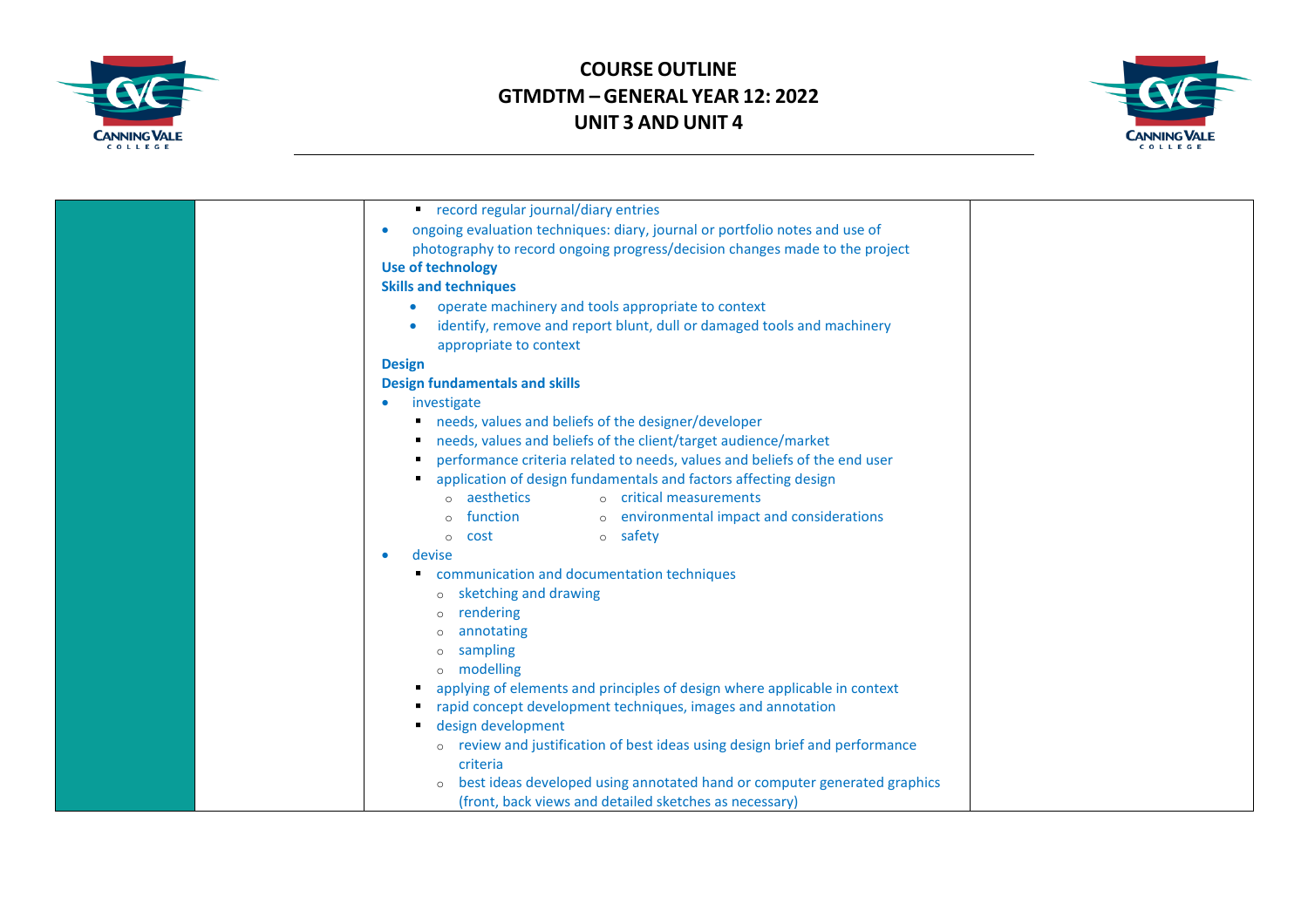



| 2D illustrations (working/technical drawings)<br>$\circ$                                |  |
|-----------------------------------------------------------------------------------------|--|
| 3D illustration (presentation drawings)                                                 |  |
| inspiration/concept/storyboard development and presentation                             |  |
| production plan                                                                         |  |
| o materials list                                                                        |  |
| estimated and actual costing for all materials and components                           |  |
| production plan and time line                                                           |  |
| evaluate                                                                                |  |
| design and production processes                                                         |  |
| production plan/journal/diary and accompanying photographic evidence to                 |  |
| record ongoing evaluation                                                               |  |
| product against design brief, initial design and performance criteria related to<br>٠   |  |
| needs, values and beliefs of the end user                                               |  |
| <b>Use of technology</b>                                                                |  |
| <b>Skills and techniques</b>                                                            |  |
| ICT, portfolio development and communication skills                                     |  |
| client and market research techniques                                                   |  |
| client presentation techniques                                                          |  |
| photography - ongoing record of progress and processes used and final product           |  |
| " documenting presentations and evaluations                                             |  |
| develop context appropriate drawings and relevant technical information to<br>$\bullet$ |  |
| produce the final product                                                               |  |
| sketching rapid concept developments                                                    |  |
| 3D presentation drawings                                                                |  |
| 2D working drawings or using templates                                                  |  |
| inspiration/concept or storyboard development and presentation                          |  |
| design and making specification sheets                                                  |  |
| use workroom/studio terminology appropriate to context select appropriate<br>$\bullet$  |  |
| materials and calculate the correct amount required to order and purchase               |  |
| materials to complete the project                                                       |  |
|                                                                                         |  |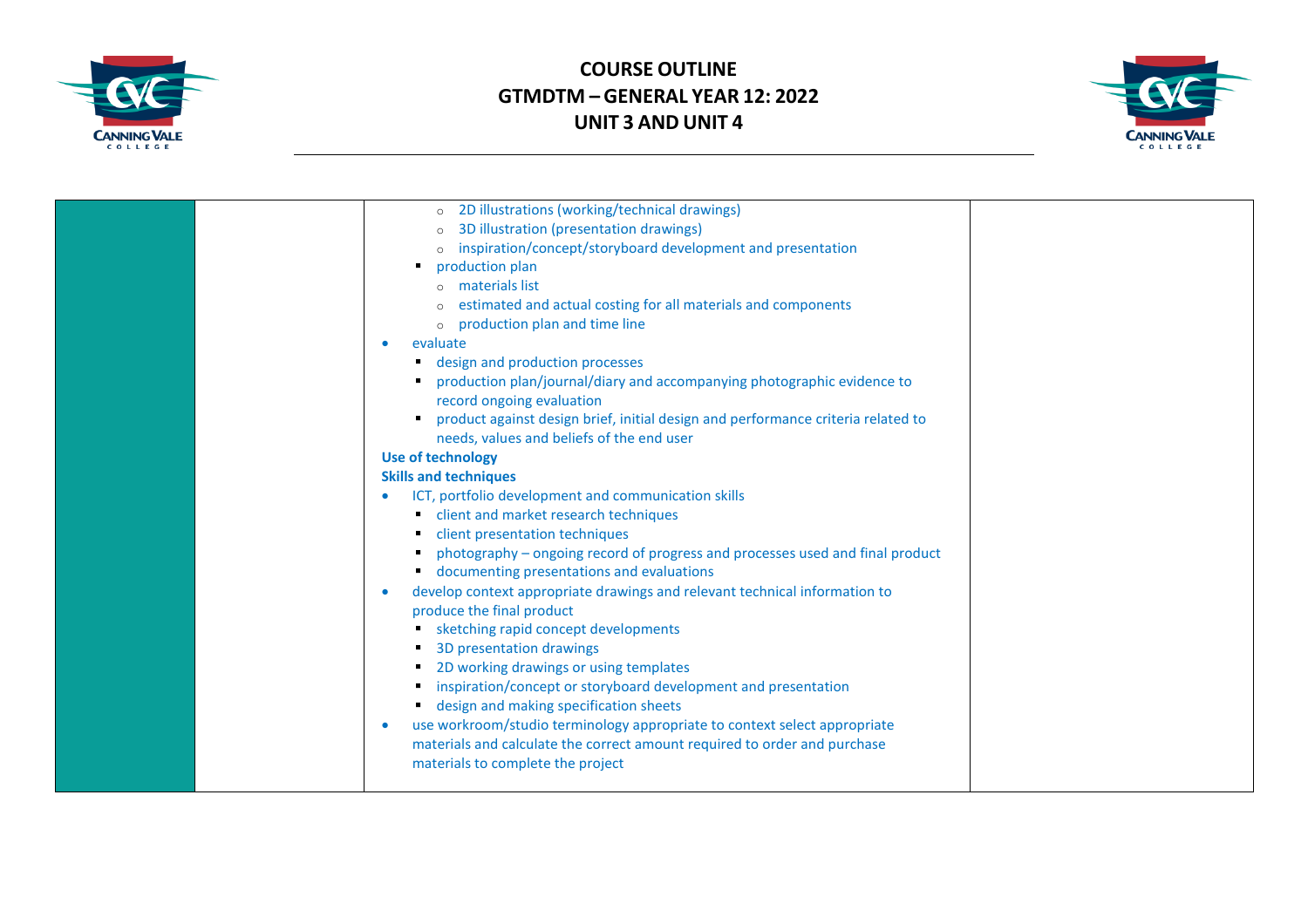



|                          | <b>Use of technology</b>                                                                      | <b>Task 2: Toolbox Folio</b> |
|--------------------------|-----------------------------------------------------------------------------------------------|------------------------------|
|                          | <b>Skills and techniques</b>                                                                  | <b>Task 4: Toolbox</b>       |
|                          | select and apply appropriate and accurate marking out tools and techniques for                | <b>Task 5: Machine Vice</b>  |
| <b>Use of technology</b> | measuring and marking out in sheet metal, bar and tube projects, that include the             | Task 11: Semester 2          |
|                          | use of:                                                                                       |                              |
|                          | $\blacksquare$ rule<br>• centre punch                                                         | <b>Response Booklet</b>      |
|                          | inside/outside callipers<br>square                                                            |                              |
|                          | <b>scriber</b><br>combination squares                                                         |                              |
|                          | select and safely apply technical skills using a range of tools and machinery, that           |                              |
|                          | could include:                                                                                |                              |
|                          | vice and clamps<br>hand tools for shaping                                                     |                              |
|                          | • files and filing<br>• hand tools for cutting                                                |                              |
|                          | hacksaws and blades<br>• electric hand drill                                                  |                              |
|                          | drill press/pedestal drill<br>metal lathe                                                     |                              |
| Term 2                   | <b>Materials in context</b>                                                                   |                              |
| Weeks 6-10               | apply methods of drilling different metals                                                    |                              |
|                          | preparations for drilling                                                                     |                              |
|                          | drill speeds                                                                                  |                              |
|                          | lubricants for different metals                                                               |                              |
|                          | select and apply appropriate methods of fixing metals together through<br>$\bullet$           |                              |
|                          | permanent and non-permanent joining, that could include:                                      |                              |
|                          | • welding<br>■ riveting                                                                       |                              |
|                          | types of nuts and bolts<br><b>E</b> screws                                                    |                              |
|                          | name and operate a powered cutting machine or mechanical cutting device<br>$\bullet$          |                              |
|                          | <b>Use of technology</b>                                                                      |                              |
|                          | <b>Skills and techniques</b>                                                                  |                              |
|                          | handle and store sectional tube, bar and sheet metal and material correctly<br>$\bullet$      |                              |
|                          | select and apply appropriate and accurate marking out tools and techniques for<br>$\bullet$   |                              |
|                          | measuring and marking out in sheet metal, bar and tube projects                               |                              |
|                          | ensure safety guards and devices are fitted correctly before operating a machine<br>$\bullet$ |                              |
|                          | select and apply technical skills using a range of tools and machinery<br>$\bullet$           |                              |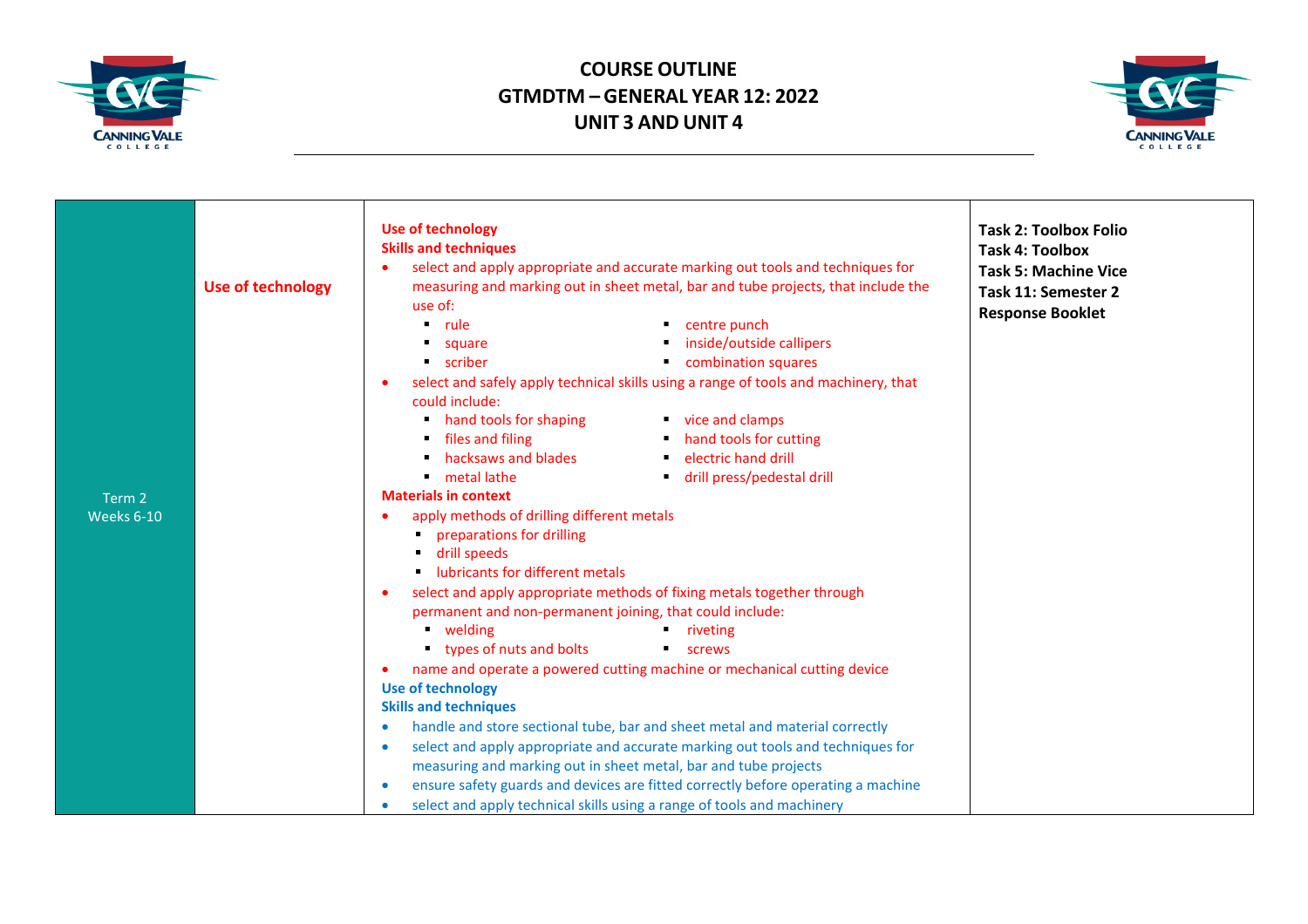



|                                |                             | select and safely apply technical skills using a range of tools and machinery that<br>could include:<br>cutting, shaping and folding techniques<br>adjusting and changing components of machinery<br>welding equipment, both gas and electric<br>pedestal grinder<br>metal lathe and basic manual and/or automatic turning operations<br>prepare metal surfaces for finishing<br>$\bullet$<br>apply a metal finish<br><b>Safety</b><br>correct use of personal protective equipment (PPE) where applicable<br>conduct risk assessment for using specific tools/machinery<br>$\bullet$<br>demonstrate occupational safety and health (OSH) practices appropriate to tasks<br>$\bullet$<br>being undertaken in workshops<br>apply risk management strategies in the workshop/studio<br>$\bullet$<br>recognise need and purpose of materials safety data (MSD) with regard to storage<br>and handling of hazardous substances and hazardous operations appropriate to<br>situation<br>apply a metal finish |                                                                                                                                                                                               |
|--------------------------------|-----------------------------|---------------------------------------------------------------------------------------------------------------------------------------------------------------------------------------------------------------------------------------------------------------------------------------------------------------------------------------------------------------------------------------------------------------------------------------------------------------------------------------------------------------------------------------------------------------------------------------------------------------------------------------------------------------------------------------------------------------------------------------------------------------------------------------------------------------------------------------------------------------------------------------------------------------------------------------------------------------------------------------------------------|-----------------------------------------------------------------------------------------------------------------------------------------------------------------------------------------------|
| Term <sub>3</sub><br>Weeks 1-5 | <b>Materials in context</b> | <b>Materials in context</b><br>the environmental impact of metals production<br>raw material extraction and processing - steel and aluminium<br>• end-of-life of a product - recycling and safe disposal<br>examples of re-cycling methods for different metal materials<br><b>Safety</b><br>correct use of personal protective equipment (PPE) where applicable<br>$\bullet$<br>conduct risk assessment for using specific tools/machinery<br>$\bullet$<br>demonstrate occupational safety and health (OSH) practices appropriate to                                                                                                                                                                                                                                                                                                                                                                                                                                                                   | <b>Task 2: Toolbox Folio</b><br><b>Task 4: Toolbox</b><br><b>Task 5: Machine Vice</b><br>Task 11: Semester 2<br><b>Response Booklet;</b><br><b>Sustainable Materials</b><br><b>Work sheet</b> |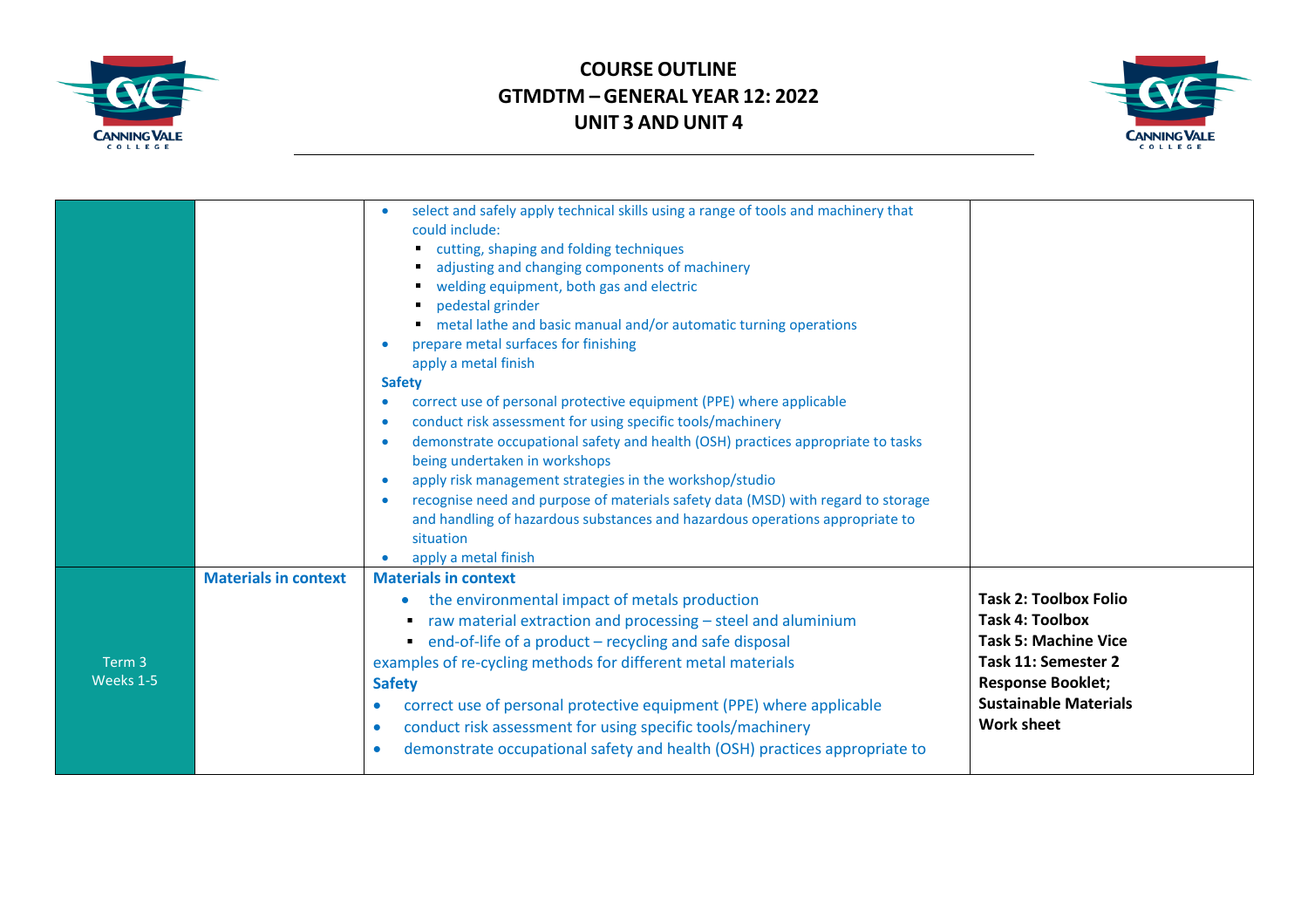



|                     |                  | tasks being undertaken in workshops<br>apply risk management strategies in the workshop/studio<br>recognise need and purpose of materials safety data (MSD) with regard to storage and<br>handling of hazardous substances and hazardous operations appropriate to situation   |                                                                                                                                                              |
|---------------------|------------------|--------------------------------------------------------------------------------------------------------------------------------------------------------------------------------------------------------------------------------------------------------------------------------|--------------------------------------------------------------------------------------------------------------------------------------------------------------|
| Term 3<br>Weeks 6-7 | <b>Materials</b> | <b>Materials</b><br><b>Nature and properties of materials</b><br>applications of the following metal finishes<br>$\blacksquare$ tin plating<br><b>•</b> painting<br>• electroplating<br>galvanising<br>• anodising<br>lacquering<br>• plastic or powder coatings<br>enamelling | Task 11: Semester 2<br><b>Response Booklet;</b><br><b>Identification Aesthetics</b><br><b>Work sheet</b><br><b>Task 5: Machine Vice</b><br>Task 9: ARC Welds |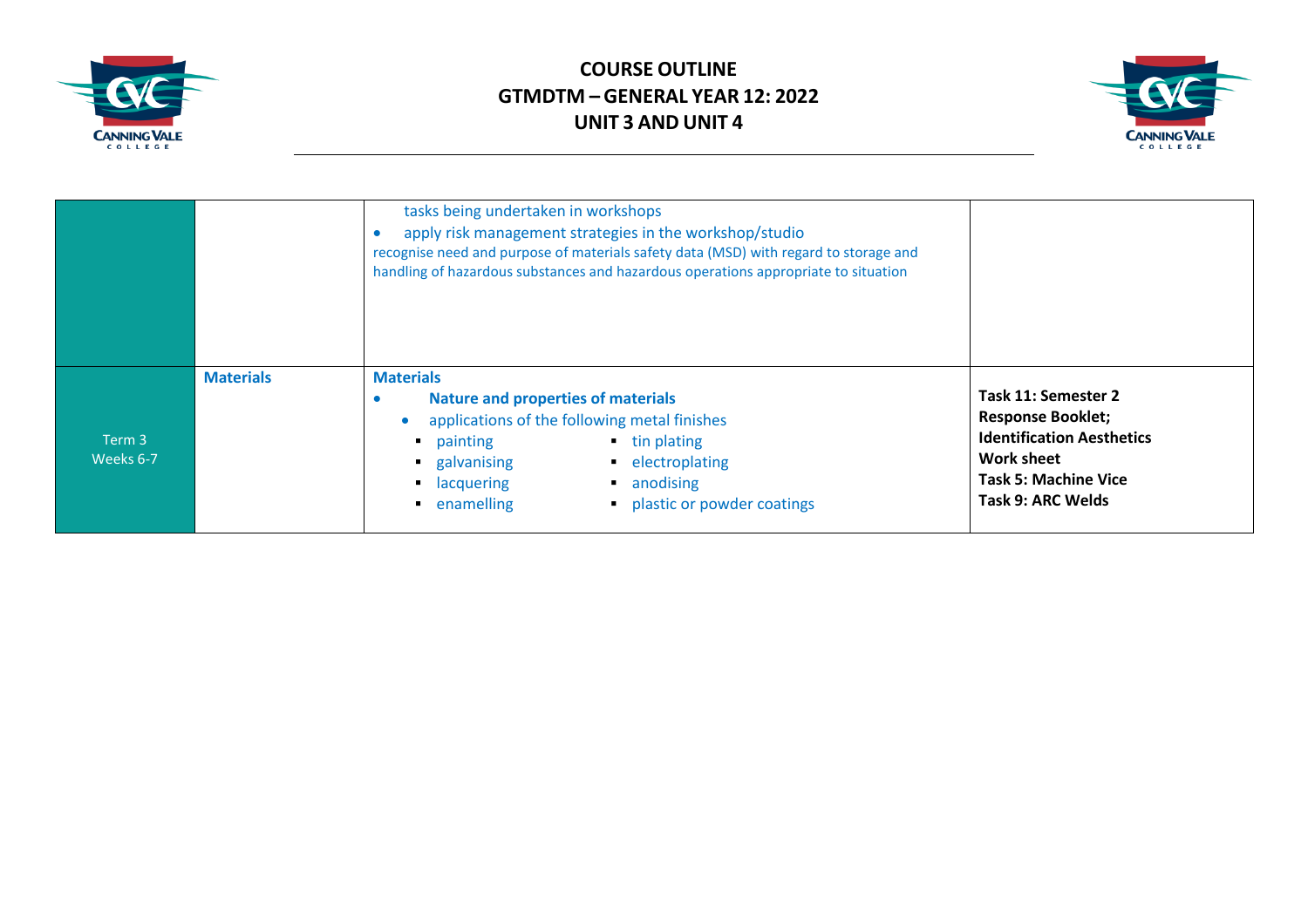



|                   | <b>Materials</b> |                                                                                                 |                                      |
|-------------------|------------------|-------------------------------------------------------------------------------------------------|--------------------------------------|
|                   |                  | <b>Materials</b>                                                                                | <b>Task 6: Trivet</b>                |
|                   |                  | <b>Nature and properties of materials</b>                                                       | <b>Task 9: Arc Welding exercises</b> |
|                   |                  | the properties of materials<br>$\bullet$                                                        |                                      |
|                   |                  | non-ferrous - copper, aluminium                                                                 |                                      |
|                   |                  | the properties of steel using the following terms<br>$\bullet$                                  |                                      |
|                   |                  | malleable<br>Corrosion resistance                                                               |                                      |
|                   |                  | ■ ductile<br>■ hardness<br>thermal conductivity                                                 |                                      |
|                   |                  | electrical conductivity                                                                         |                                      |
|                   |                  | • brittleness                                                                                   |                                      |
|                   |                  | relationship between properties and end uses of metals<br>$\bullet$                             |                                      |
|                   |                  | identification of thread types, taps and dies<br>$\bullet$                                      |                                      |
|                   |                  |                                                                                                 |                                      |
|                   |                  | <b>Use of technology</b>                                                                        |                                      |
| Term 3            |                  | <b>Skills and techniques</b>                                                                    |                                      |
| <b>Weeks 8-10</b> |                  | select and safely apply technical skills using a range of tools and machinery that<br>$\bullet$ |                                      |
|                   |                  | could include:                                                                                  |                                      |
|                   |                  | cutting, shaping and folding techniques                                                         |                                      |
|                   |                  | adjusting and changing components of machinery                                                  |                                      |
|                   |                  | velding equipment, both gas and electric                                                        |                                      |
|                   |                  | · pedestal grinder                                                                              |                                      |
|                   |                  |                                                                                                 |                                      |
|                   |                  |                                                                                                 |                                      |
|                   |                  |                                                                                                 |                                      |
|                   |                  |                                                                                                 |                                      |
|                   |                  |                                                                                                 |                                      |
|                   |                  |                                                                                                 |                                      |
|                   |                  |                                                                                                 |                                      |
|                   |                  |                                                                                                 |                                      |
|                   |                  |                                                                                                 |                                      |
|                   |                  |                                                                                                 |                                      |